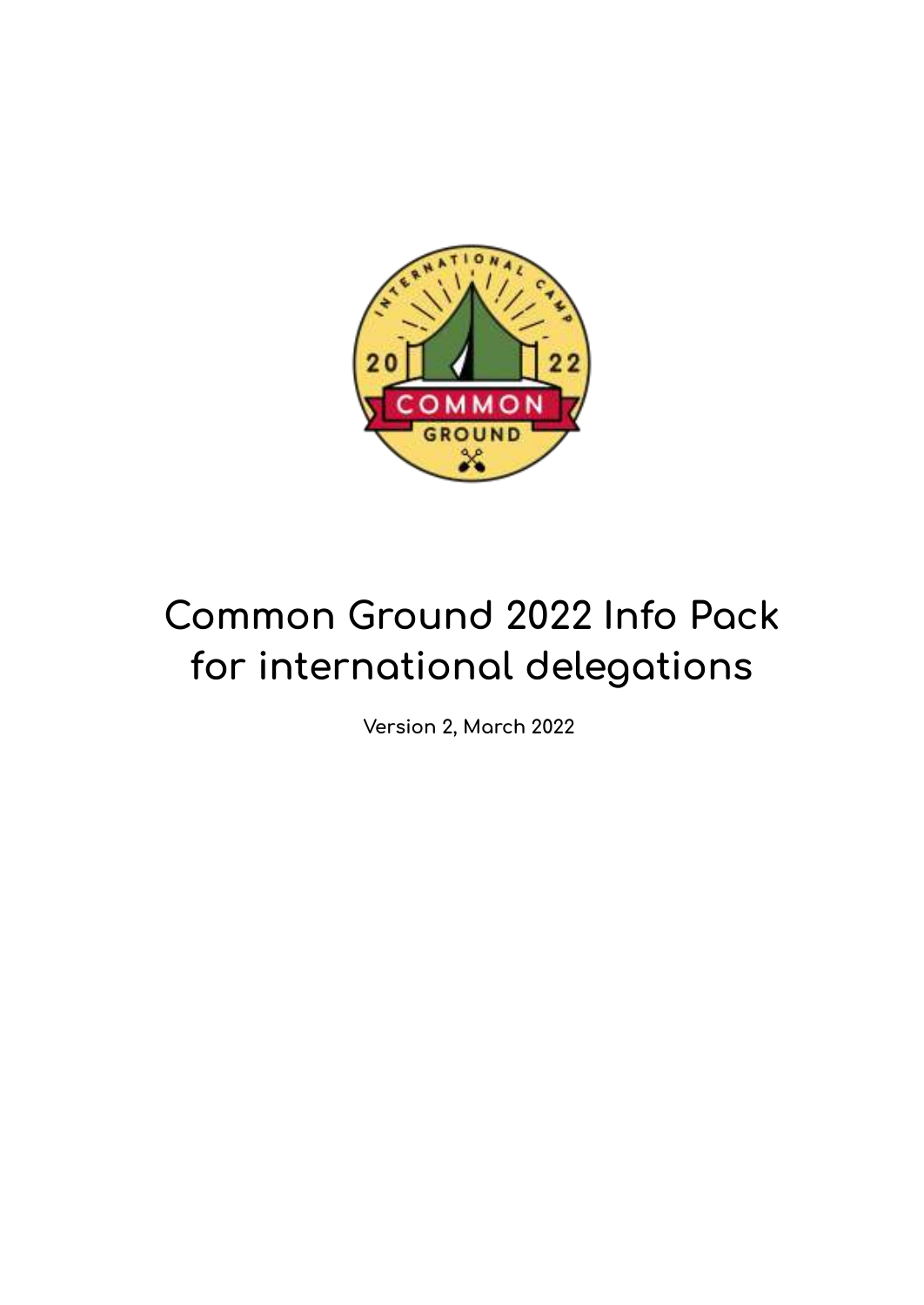#### **Intro**

Common Ground is the next IFM-SEI international camp, organised by Woodcraft Folk in the UK - and you are invited! It will take place from Fri 29th July – Mon 8th August 2022 at Kelmarsh Hall and Gardens, in the Midlands of England.

This is version 2 of the Info-Pack, we will add fuller details as they become available every few months. Enquiries are welcome to info@commonground.camp. You can also see our FAQ section [here.](https://www.commonground.camp/about/faqs/) Visa support is available. Please read our separate guidance [here](https://www.commonground.camp/about/international/coming-to-the-uk/) and ensure the Common Ground team has all participant details **by the end of April**, so that we can issue the visa support letters.

# **The camping experience**

Common Ground will be a unique camping experience because you will be living with, learning with and making friends with Woodcraft Folk and IFM-SEI members of all ages from across the world. The site address is "Kelmarsh Hall and Gardens" but our event site is on the adjacent fields, not on Hall grounds. Kelmarsh is in a pretty part of rural Northamptonshire, a largely flat site with lots of space, including woodland and hiking paths. See 'How to get there' at the end of the pack for detailed directions.

We are bringing all infrastructure to Kelmarsh, so that we can be comfortable and yet feel we are connecting with the great outdoors. Please note that there is no wifi provided on site. We know that good communication is key to a good camp so we will have a range of communication methods, also for campers who do not have a smartphone or who prefer a digital detox.

# **Common Ground and Covid**

As a Common Ground board, we expect that coronavirus will still be in circulation in August 2022 and we are planning both 1) measures to prevent infection and 2) protocols for handling breakouts. Our priority is the safety of our campers and volunteers. Moreover we must try not to add to the incredible pressure our comrades in healthcare are working under. We understand that individuals take different approaches to pandemic easing, and we respect that. We do however encourage everyone to become fully vaccinated where possible. Some participants may be facing extra barriers due to their vaccination status or the type of vaccine they have received. We pledge to work with IFM-SEI to find practical solutions to these barriers.

We will follow UK law and National Youth Agency Guidance, but may decide to have further measures if our participants will feel safer that way. Measures this might include:

- Regular Lateral Flow Testing
- Masks in crowded indoor spaces
- Quarantine for those who are infectious

We will take measures to prevent the spread of covid and other diseases on camp – this will include:

- Plan most activities to take place outside
- Ensure marquees and tents are well ventilated
- Ensure marquees do not become over-crowded, including during evening programme
- Wash hands in soapy water before meal times and after toilet use.
- Offer hand sanitiser in specific places

# **Pre-camp**

In May, we will be running pre-camp online and face-to-face, to help the participants feel more prepared for Common Ground. Online sessions will run in mid-May, and the face-to-face pre-camp **27 - 29 May, at Kelmarsh**. See our bespoke [webpage](https://www.commonground.camp/about/pre-camp/) for booking details and itinerary, out by 1 April. Sessions at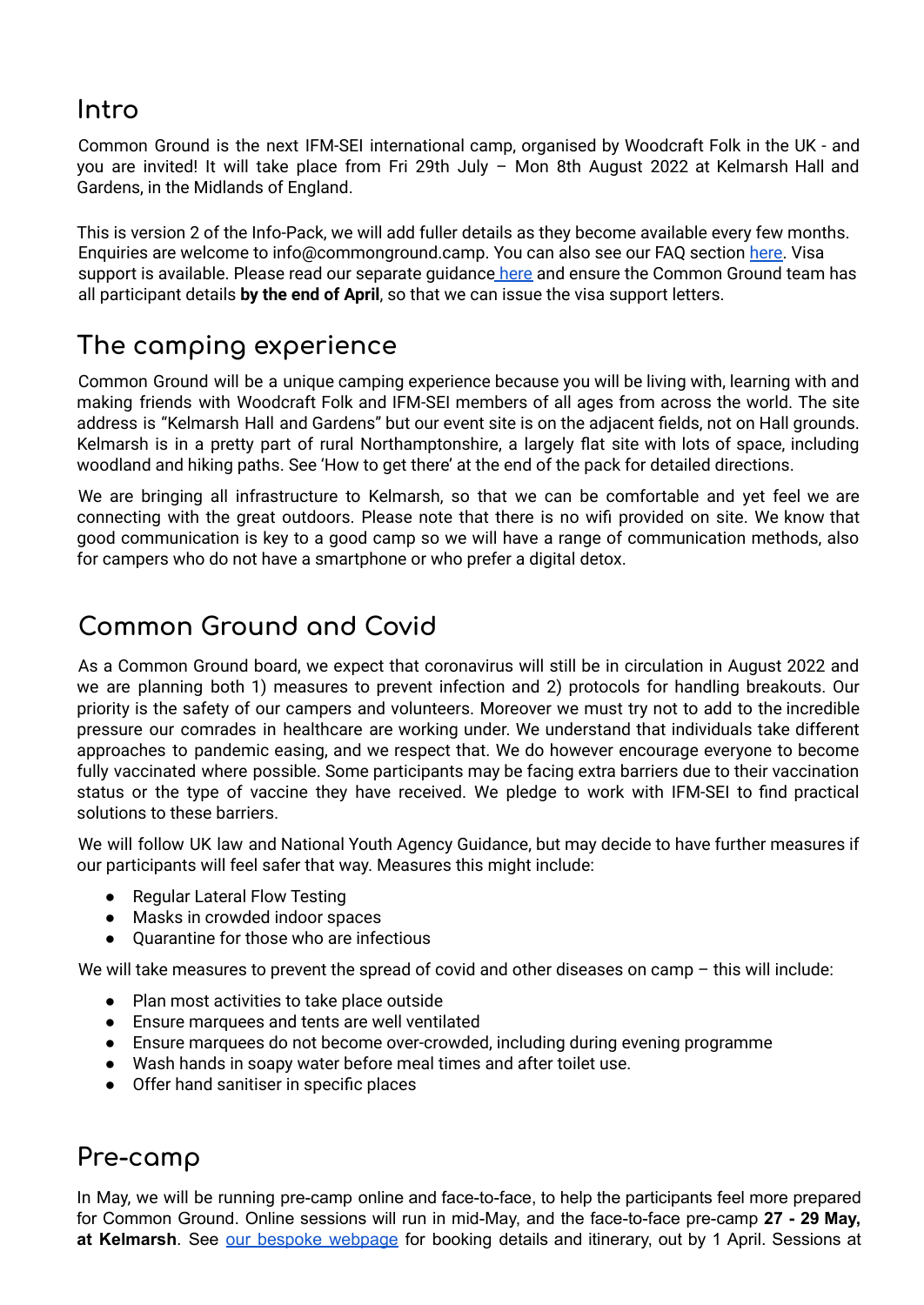Kelmarsh will run from Friday evening to Sunday midday, to allow for return travel on Sunday afternoon. This is a great chance for our UK and international participants to meet, share an understanding of how we camp together and have a closer look at what the camp layout and infrastructure will be.

# **Equipment**

Woodcraft Folk will try to arrange camping equipment for as many international groups as possible. Our priority will be to help groups arriving by air from outside Western Europe. If your group can choose to travel overland from Europe, and can bring some equipment, this will enable more campers to have the right equipment to camp comfortably and safely.

The small sleeping tents available from Woodcraft Folk are often very basic (see picture below). You may want to speak to your young people about this, to manage their expectations.



# **Ratio between adults and children**

When planning your group size and village arrangements, please ensure you have enough adults. It will make the experience safer and more manageable. The required adult: child ratio is as follows:

1 adult volunteer to every 3 children aged 0 - 5

1 adult volunteer to every 5 children aged 6 - 9

1 adult volunteer to every 8 children aged 10 - 12 and

1 adult volunteer to every 10 children aged 13 - 15.

We recommend that each group has at least 2 adults, in case one adult is attending to an emergency. Think of training young adults who can move from participant to youth leader.

#### **Accessibility**

We want the camp to be open and welcoming to everyone. You may have a member in your group who has a physical disability, sensory sensitivity or learning differences. Do speak to the Common Ground team via info@commonground.camp at the earliest opportunity about any additional needs. There is a range of support measures we can develop to keep these participants safe, included and comfortable. We also want to encourage participation from young people who are transitioning. Gender-neutral toilets and other adjustments are available, please contact us to discuss.

# **Camp layout**

The plan is to have villages (80-100 people each), with a kitchen, a large tent to eat under and sleeping tents. 5 to 6 villages will form a town (400 - 550 people). Each town will have a very large tent for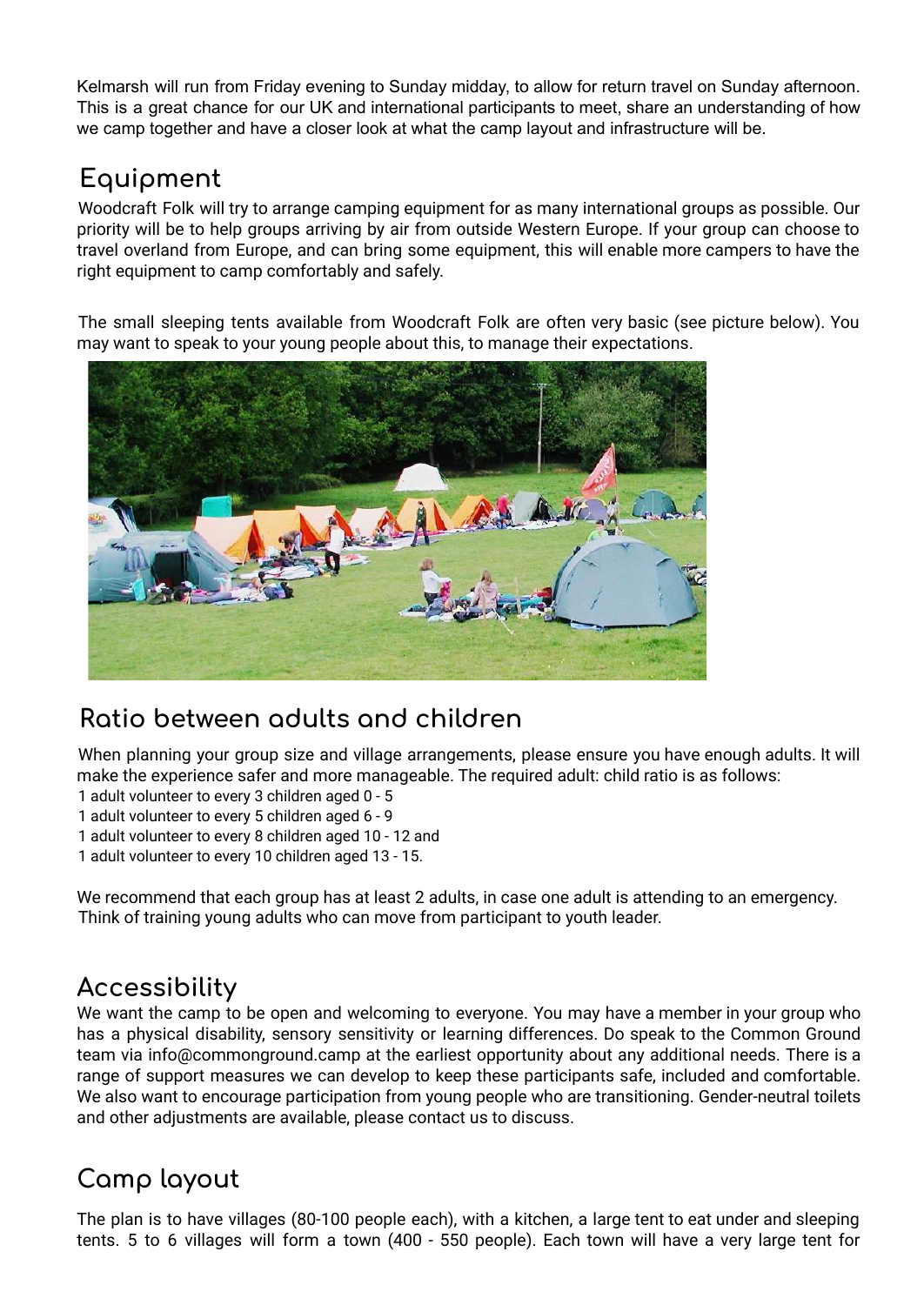communal activity, a town cafe, a town pantry to supply meal ingredients and of course toilets and showers. In the Central Area you will find activities, workshops and entertainment.



# **Airport options**

Please do not automatically book the cheapest flights to a London airport. Transfers to/from Heathrow and Gatwick could add to the cost and travel times by far more than the saving you make on flight prices. The most convenient airport options for Kelmarsh are Birmingham, East Midlands, Stansted or Luton. Shuttle buses are being planned for the arrival and departure days, to/from Kettering station. We are also making arrangements to offer coaches from Birmingham International airport. Try to choose arrival flights in the morning and departures after 1pm. See more information [here.](https://www.commonground.camp/wp-content/uploads/2022/02/Airports-Info-CG.pdf)

# **Arriving by road and public transport**

FROM THE A14 (FOR THE M1 AND M6): Take the exit at Junction 2, and head north towards Market Harborough. Kelmarsh is 500m north from the A14, taking the left turn from the crossroads. Follow bespoke signage for Common Ground, as the camp has a different entrance to the hall and gardens. FROM THE A508: The entrance is located on the main A508 road, 5 miles south of Market Harborough and 11 miles north of Northampton.

BY PUBLIC TRANSPORT: The nearest train stations to Kelmarsh are Northampton (trains to London Euston and Birmingham New Street), Market Harborough (trains to London St Pancras and Nottingham) and Kettering (trains to London St Pancras and Nottingham).

There is a regular bus service (Stagecoach X7) which runs from Leicester to Milton Keynes, via Market Harborough and Northampton, which stops outside the entrance. Timetable here.

**Shuttle buses are being planned for the arrival and departure days, to/from Kettering station.** We now recommend arriving via Kettering, following advice from the railway company. If you already booked tickets to/from Market Harborough, get in touch and we can discuss how to resolve this. We are also making arrangements to offer coaches from Birmingham International airport.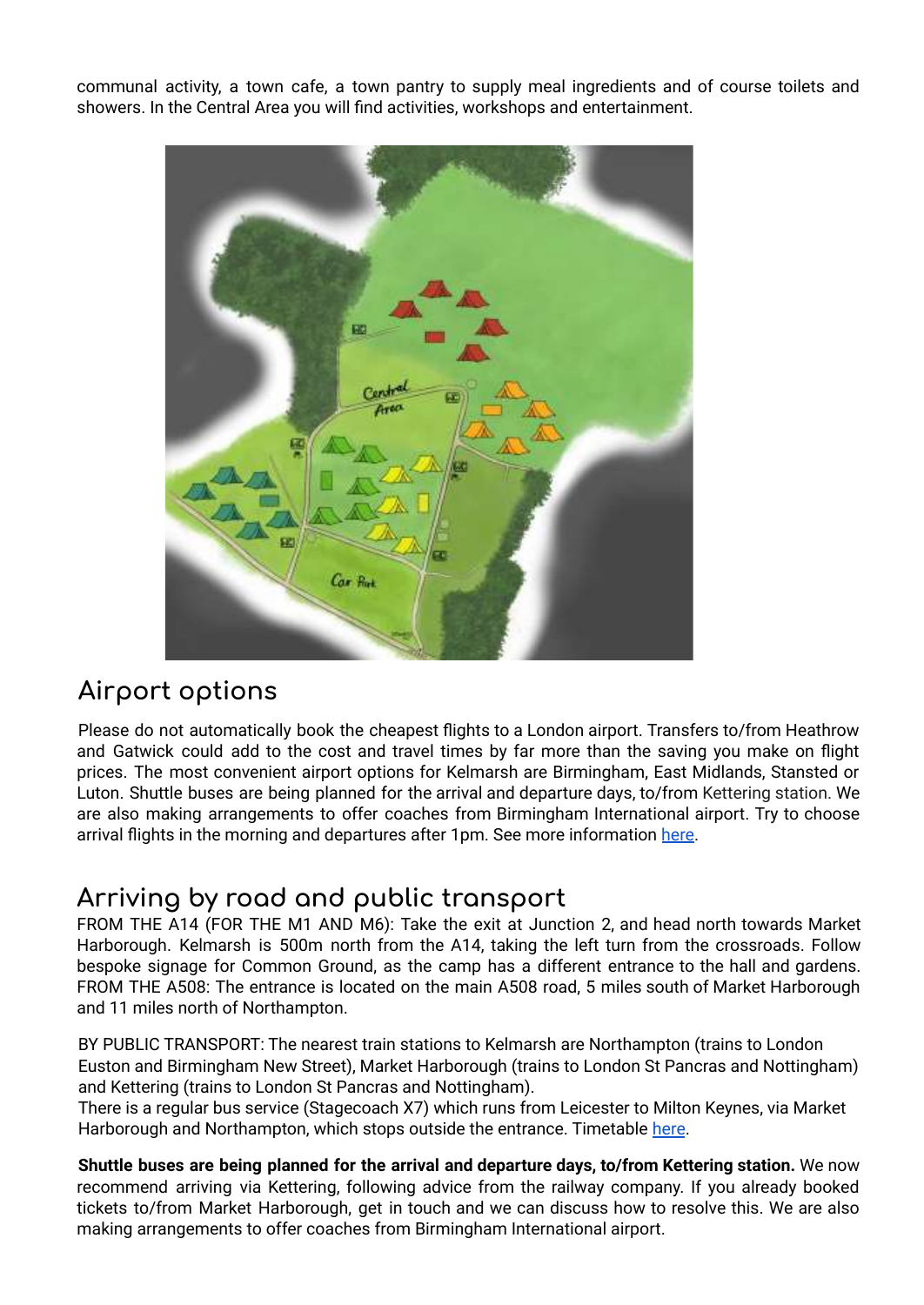# **Travelling with under 18's**

Anyone aged under 18 is classed as a child by UK law. Under-18s may need extra evidence if travelling without a parent or a guardian. This is needed even if the group is travelling visa-free. You should prepare evidence for each child, in case your group is checked at the border. This could include:

- Consent from the parent(s) or guardian(s) to travel to the UK and details of the adult(s) accompanying the child. The letter also needs to detail the care and accommodation arranged in the UK (= the details of Common Ground).
- A photocopy of the Birth Certificate or legal document (such as adoption papers) showing the relationship between the child and the parent or guardian.
- A copy of the parent's or quardian's passport photo page, with their signature. Or if the parent(s) do not have a passport, use another official document which has their signature.

See full UK government guidance regarding under-18's [here](https://www.gov.uk/standard-visitor/if-youre-under-18).

CHECK CAREFULLY: are all the children in your group EU citizens? Or is someone coming with a refugee travel document or a non-EU passport? If yes, see our Visa guidance documents EN/FRA/ES [here.](https://www.commonground.camp/about/international/coming-to-the-uk/)



#### **CATCH UP**

- $\rightarrow$  Hosting any volunteer meetings grab a pot of tea or a cafetière of coffee
- $\rightarrow$  a larger group can book out the sofa area

#### **NETWORK**

- This is only the beginning, if you have any other ideas don't hold them back
- $\rightarrow$  Meet new volunteers
- $\rightarrow$  Communicate with friends who have different shifts to you
- → Lonely hearts advertisements for not burning out
- $\rightarrow$  Bonding activities, such as ice breakers

#### **RECHARGE**

- $\rightarrow$  Grab a coffee
- $\rightarrow$  Grab a snack/leftovers
- → Visit the appreciation board to anonymously shout out someone or read how you have been appreciated
- $\rightarrow$  Refer to mental health info section tips on good mental health and how to achieve it on camp

#### **UNWIND**

- $\rightarrow$  Relax on sofas
- $\rightarrow$  Listen to calming music
- $\rightarrow$  Speed vent to other volunteers

A creative environment where people can change the plan and adapt whenever and wherever it is needed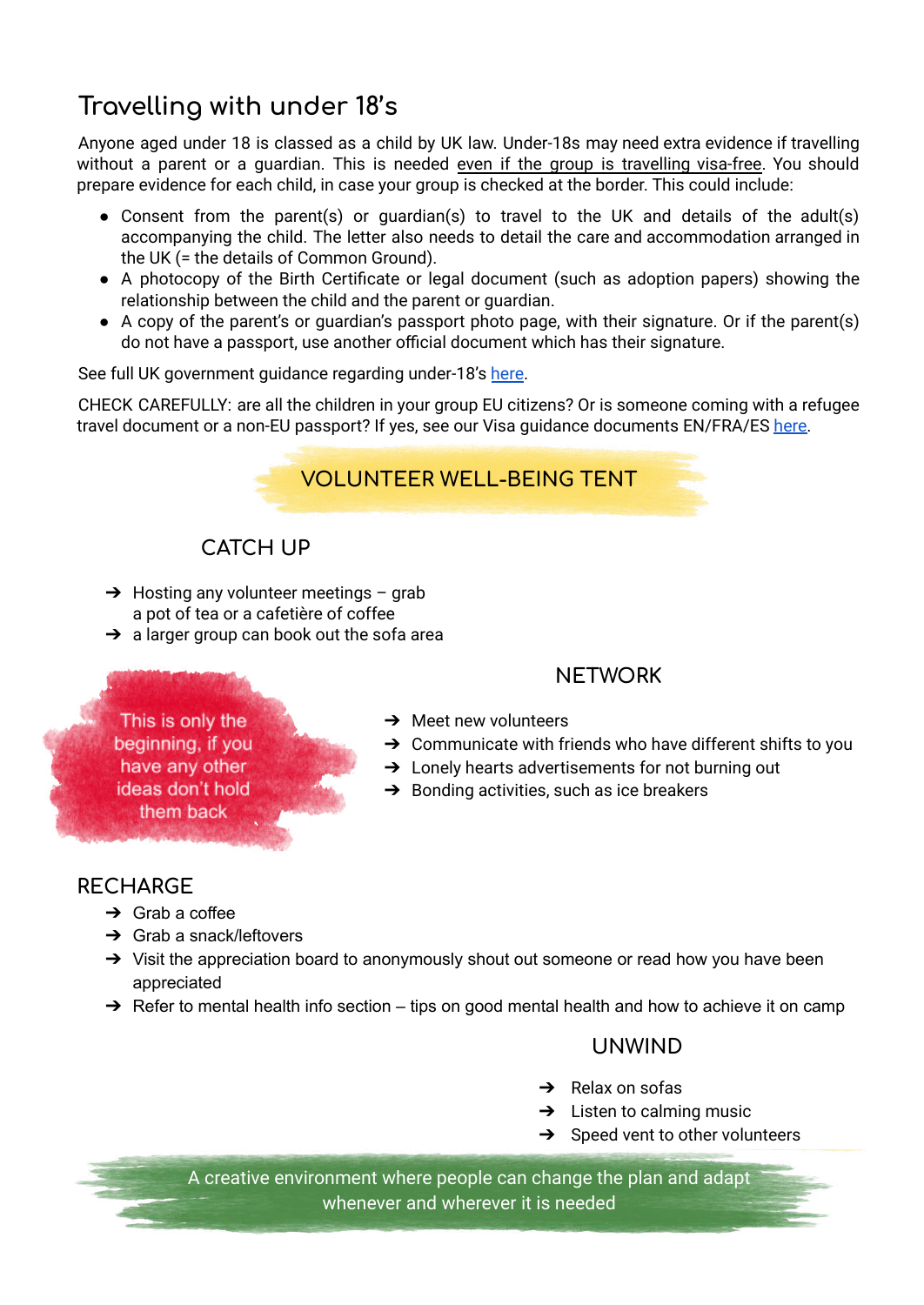| COMMON |             | <b>Common Ground 2022 Itinerary</b> |                           |                          |
|--------|-------------|-------------------------------------|---------------------------|--------------------------|
|        | GROUND<br>× | Morning                             | Afternoon                 | Evening                  |
|        | Fri 29th    | <b>Arrivals</b>                     | <b>Arrivals</b>           | <b>Opening Ceremony</b>  |
|        | Sat 30th    | <b>Arrival sessions in villages</b> | Central drop-in           | Chill                    |
|        | Sun 31st    | Central                             | Central                   | <b>Evening Programme</b> |
|        | Mon 1st     | Village                             | Village                   | Chill                    |
|        | Tue 2nd     | Central                             | Central                   | <b>Evening Programme</b> |
|        | Wed 3rd     | Village                             | Village                   | Chill                    |
|        | Thu 4th     | Central                             | Central                   | <b>Evening Programme</b> |
|        | Fri 5th     | Village                             | Village                   | Chill                    |
|        | Sat 6th     | <b>Central - Open Day</b>           | <b>Central - Open Day</b> | <b>Evening Programme</b> |
|        | Sun 7th     | Central                             | Village                   | <b>Closing Ceremony</b>  |
|        | Mon 8th     | <b>Departures</b>                   | <b>Departures</b>         |                          |

#### **The camp programme**

The central programme is delivered through Centres. Every Centre will run sessions on different topics such as children's rights, sustainability and activism. The programme has something for every age group, including the under 10's. Centres will operate every other day. On the other days, the towns and villages will come together for sports, games and self-organised activities.

As we want to encourage a good balance between educational activities, partying and rest for all participants, central programme is organised every other evening. Most nights, amplified music will be finished by 11.30pm. After this time, there can be low-key gatherings and acoustic music if noise levels do not disrupt others' sleep.

# **Programme Centres**

**Under 10's:** Learn the same topics as the older children do at programme centres… with just a bit more fun!

**Environment & Migration:** learn and reflect on issues of environment and migration and the role of borders during this time of climate breakdown

**Media**: exploring media through games and workshops, making videos, radio programmes and creating walls of art stories and news about camp and the world. Everyone at camp will watch 'the news' participants create in their towns after dinner each evening

**Conflict & Peace**: exploring the concepts of conflict and peace and looking at how they can have different meanings depending on individuals and communities' political, social, economic and geographical realities

**Anti-Racism & Anti-Fascism:** anti-racist and anti-fascist education, activities and events. Learn about the history of anti-racism and anti-fascism across the world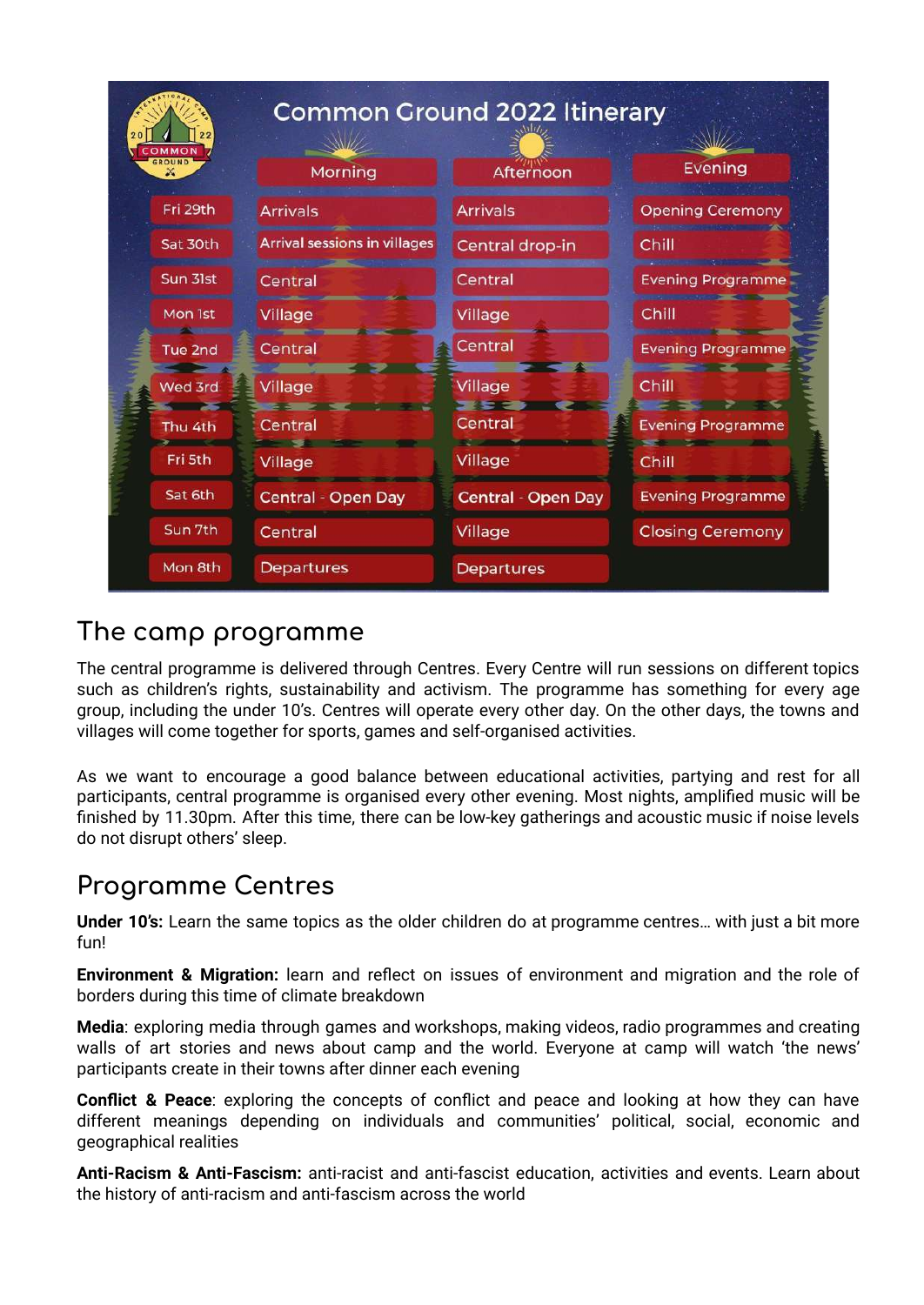**Feminism:** activities for all ages and languages about patriarchy, discrimination, identity, and great women throughout history

**Cooperation:** explore what it means to participate democratically in co-operative organisations, to act in solidarity with each other and other co-ops, to live and work cooperatively and to co-operate internationally

**Hands On:** workshops include metalwork, bushcraft, science, making and wild cooking, a chance to connect with the world around you and learn how to work with the natural environment

**Arts:** jam sessions, poetry events, theatre of the oppressed, collage making

**Heritage:** IFM-SEI Centenary group will share info about the history of IFM, and the Woodcraft Folk "Heading to 100" group will deliver activities on Woodcraft's heritage

**Rainbow:** bringing the spirit of Queer Easter, a socialist youth seminar which explores queer topics. Here we will speak about socialist change, create a cool space where people can hang out, learn about each other, and develop their rainbow socialism

**International Sharing:** a place to for young people participating in international projects to share experiences and training



#### **International projects at CG**

- **Erasmus+:** 28 volunteers will come to the UK for 18 days, to help with building, take-down and programme of camp, each bringing a European dimension to how we work
- **Erasmus+:** The Common Ground team is supported by a full-time volunteer from Greece
- **Erasmus+:** A volunteer from France supports Common Ground comms activity in 2022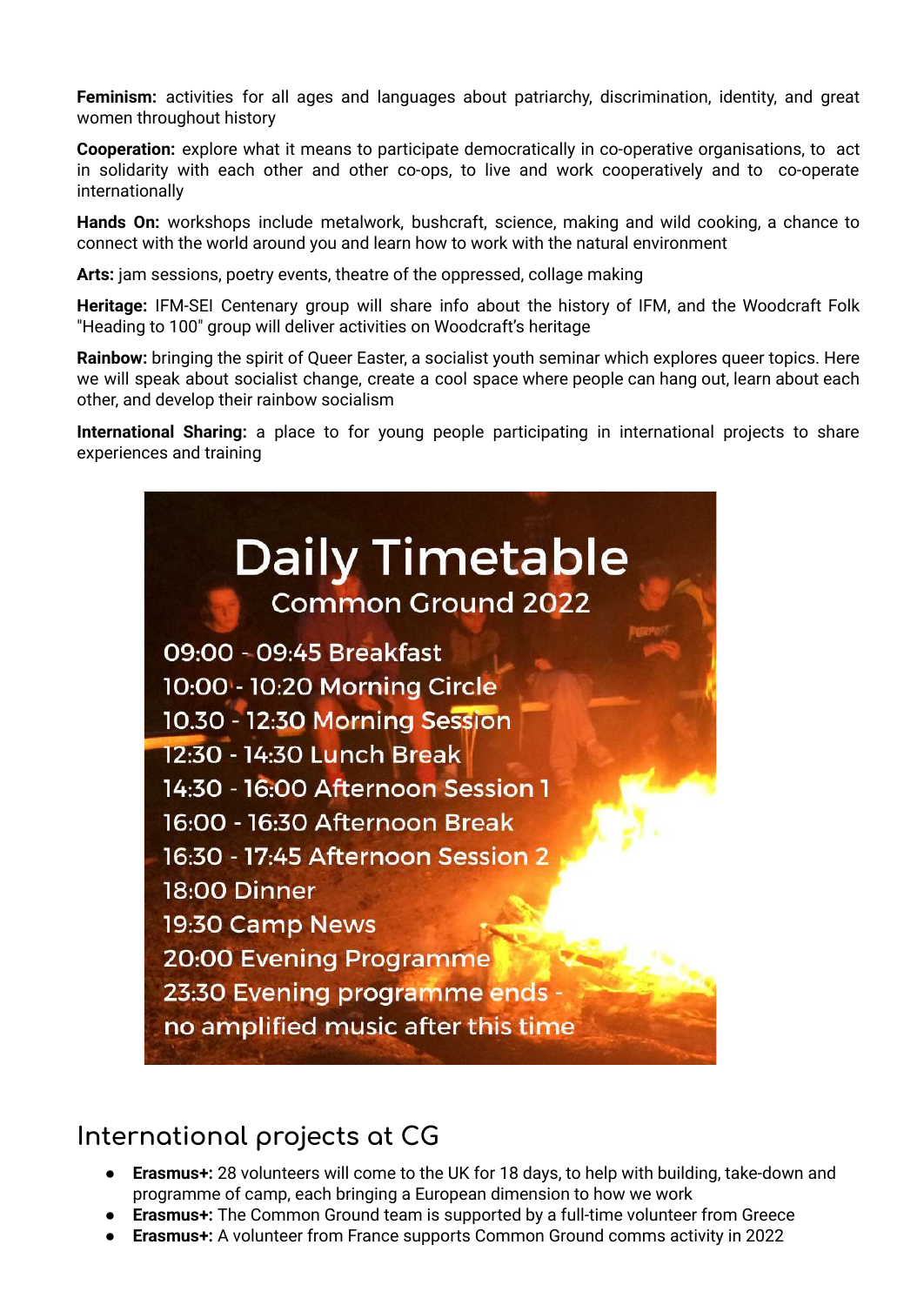- **Journey of Youth Leadership:** A two-year project, aiming to strengthen youth leadership and improve transparency and internal democracy in IFM-SEI organisations
- **Kids Got Rights:** A project aimed at empowering children aged 8-13
- **E-mpACT:youth for inclusive e-ducation:** A project to address the youth needs during and post Covid-19 pandemic, addressing digitalisation, non formal education, and International solidarity
- **PeaceCommunicators:** A project to support young people in building sustainable, just and supportive societies by providing them with space to develop skills, attitudes, values and knowledge needed for nonviolent conflict resolution by European Youth Foundation

# **The food**

Three meals a day are included in the camp fee and you can buy treats in the camp cafes. All campers take turns to cook, using clear recipes and the help of more experienced cooks (called KPs). Please put the **dietary needs and allergies on the booking form by 2nd May 2022**. We all need to keep an open mind about food on camp but we understand this can be a huge challenge for some. Read about selective eaters and modular meals on camp [here](https://www.commonground.camp/food/).

Since 2018, the central KP team has been working on the camp menu with a group of experienced KPs, international participants, very young members and the sustainability team. There was also a survey about meal preferences and favourite camp meals. This is what we've come up with, we hope you like it!

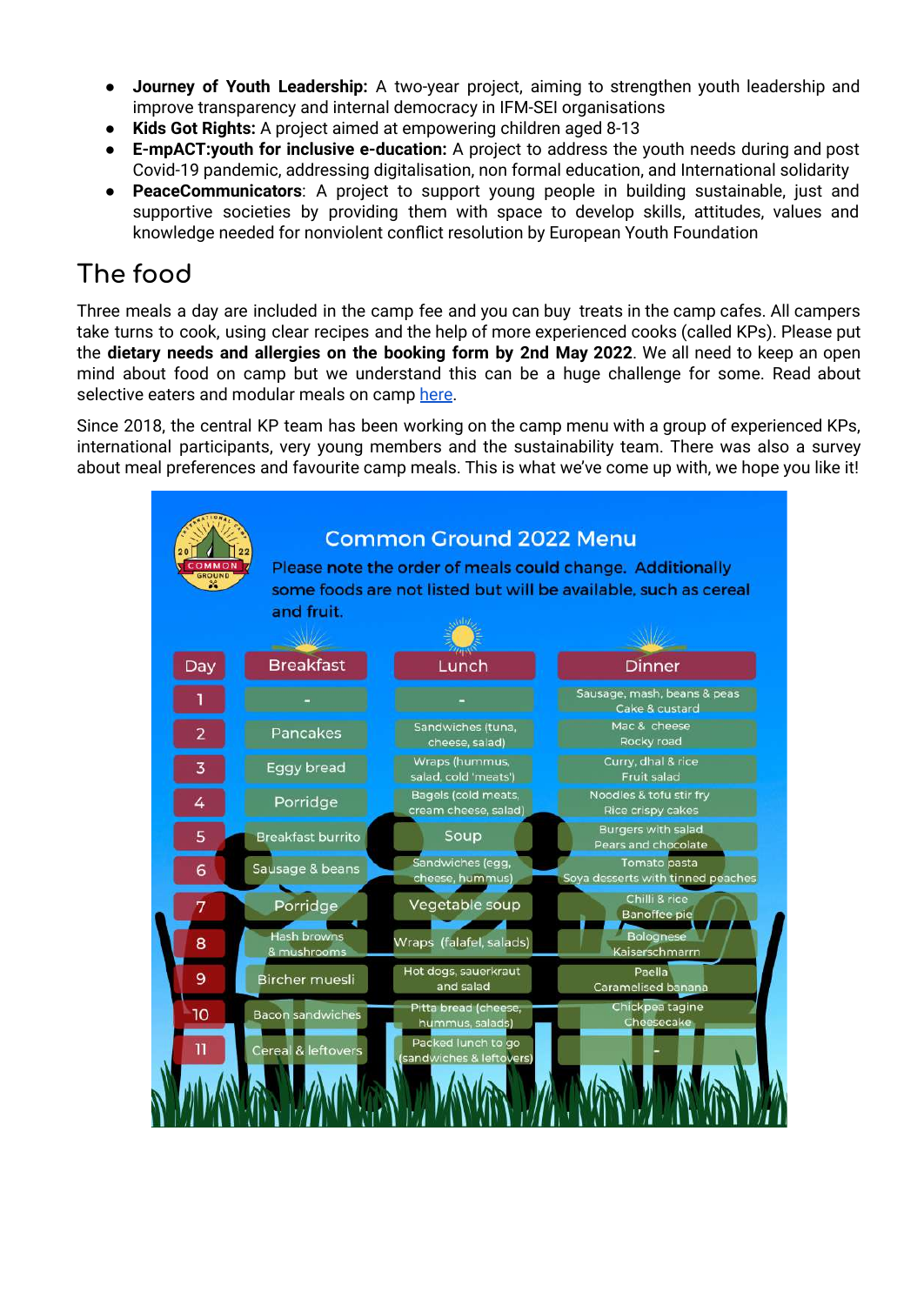# **LANGUAGES ON CAMP**

- At Common Ground everybody is important no matter what language they speak.
- Around 2,000 people from 20 different countries will attend CG but... NOT all people have the same level of English.

# How we do it



Non-verbal games

**Multilingual** songs

Volunteer interpreters



Learn phrases in other languages

> A 5 second rule for native speakers

**Signs and** symbols

International teams in all programme centres

Stay tuned for more! Contact sandra@woodcraft.org.uk with your ideas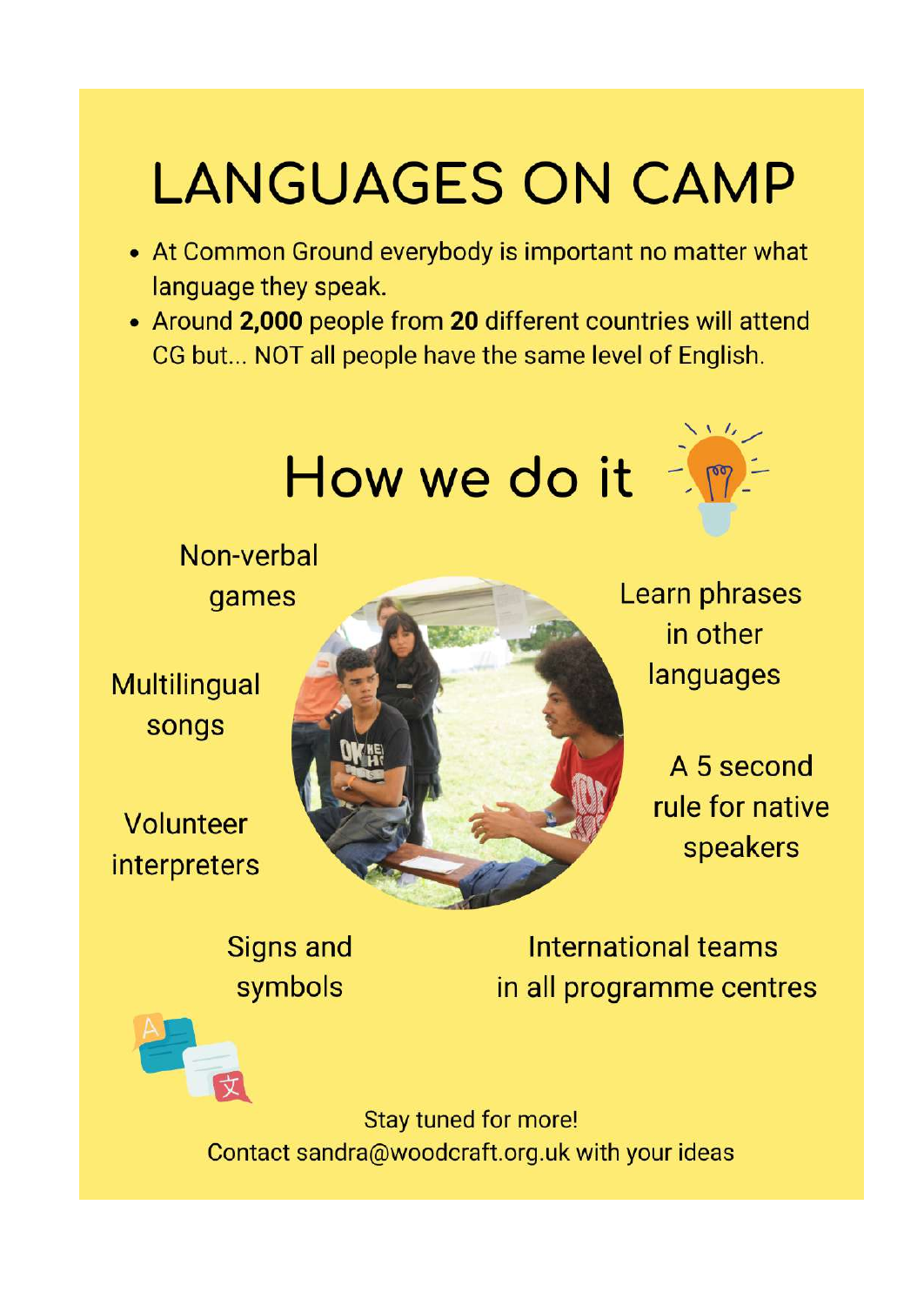# **Day Trip Options (in order of distance from camp)**

#### **Market Harborough**

Market [Harborough](https://visitharborough.com/) is a typical English small town, full of little shops, independent cafes and pretty buildings. You can reach it by [bus](https://tiscon-maps-stagecoachbus.s3.amazonaws.com/Timetables/Midlands/Northampton%20Timetables/NNX7%20TT%20BRAND%20220130.pdf) X7 in just 10 minutes, and spend a few hours exploring the quaint streets and the canal. There is also [Welland](https://www.harborough.gov.uk/welland-park) Park with a very nice playground. Hunting for bargains in charity shops in the UK is a great activity for people of all ages. It's a way to save money and find second-hand gifts and souvenirs, which are good for the planet too. Shops will carry names such as Oxfam, British Heart Foundation, Scope and many more. All goods will be marked with fixed prices (no haggling). All the profits go to a named charity. Please try to avoid entering shops as a large group, especially during pandemic times. Keep to small groups at a time, with enough adults to supervise.



#### **Leicester**

Leicester is a lively city (population 400,000) famous for British Asian culture and food, nice independent shops, football and rugby. The [National](https://spacecentre.co.uk/) Space Centre makes a good attraction for all ages, and there are some free museums. We recommend New Walk and [Newark](https://www.leicestermuseums.org/about/) Houses. The city centre is easily walkable, so you could even do just a half-day trip by bus from Kelmarsh. Contact the Common Ground team for restaurant recommendations.

#### **Birmingham**

Birmingham is the second biggest city in the UK. It has an interesting mix of modern and traditional architecture. There is also some interesting industrial / working class history around. You can reach Birmingham by a combination of bus and train, or you could hire a minibus or a coach to make the journey quicker. [Birmingham](https://www.birminghammuseums.org.uk/bmag/) Museum & Art Gallery is re-opening in spring 2022 after a refurbishment. This is usually free of charge to visit. [ThinkTank](https://www.birminghammuseums.org.uk/thinktank) is an award-winning science museum but there is an admission charge and needs to be booked in advance. If your group members are very young and non-English speaking, you may want to think carefully, how they will be able to engage with the exhibition. Whereas the Birmingham Museum has a special area for very young children for free play. There are also smaller specialist museums, such as [Jewellery](https://www.birminghammuseums.org.uk/jewellery) Quarter Museum and Back to [Backs](https://www.nationaltrust.org.uk/birmingham-back-to-backs). And